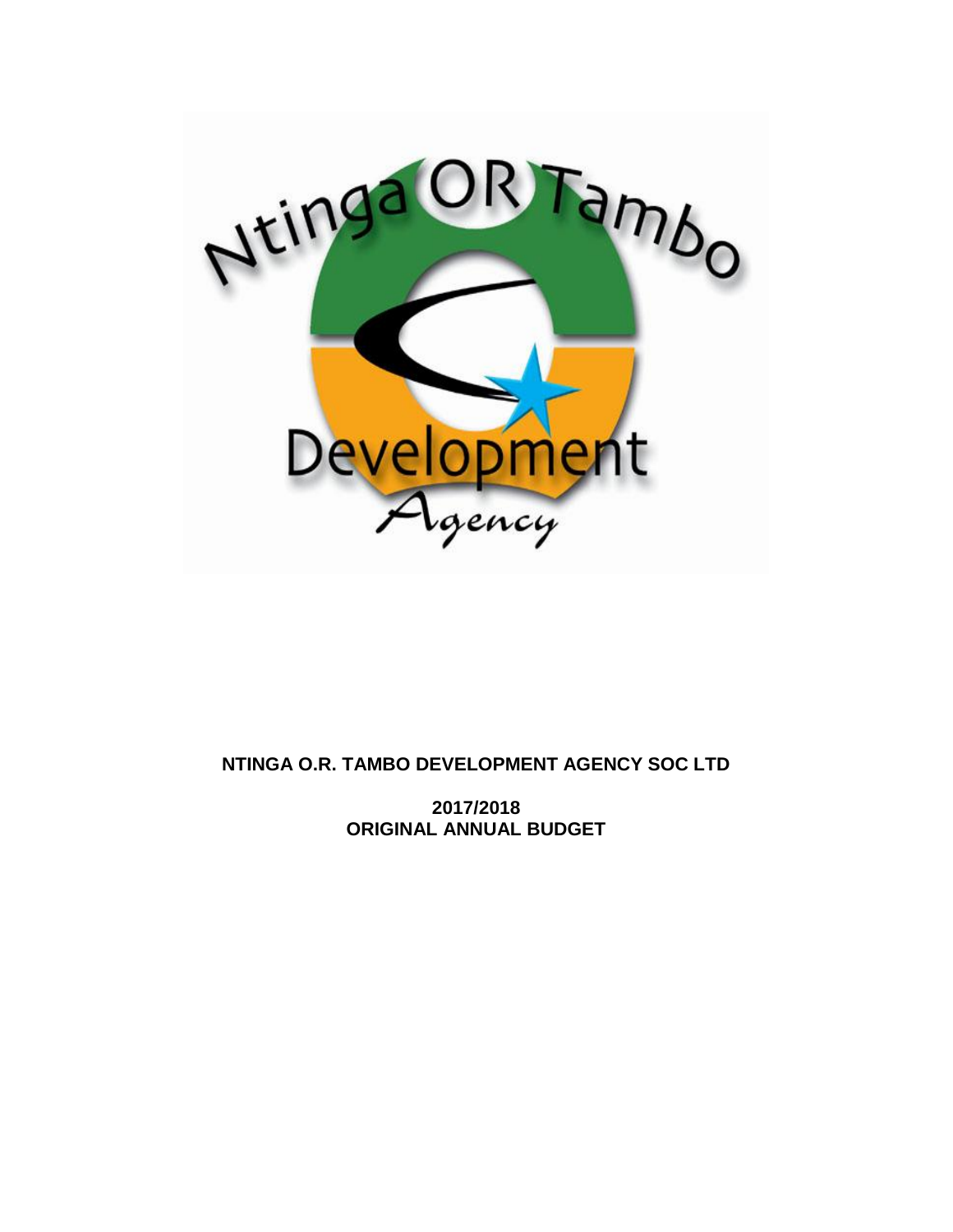# **Table of Contents**

| 2.  |                                                                          |  |
|-----|--------------------------------------------------------------------------|--|
| 3.  |                                                                          |  |
| 4.  |                                                                          |  |
| 4.1 |                                                                          |  |
| 4.2 | Overview of alignment of annual budget with service delivery agreement 7 |  |
| 4.3 |                                                                          |  |
| 4.4 |                                                                          |  |
| 4.5 |                                                                          |  |
| 5.  |                                                                          |  |
| 6.  |                                                                          |  |
| 7.  | QUALITY CERTIFICATION BY CHIEF EXECUTIVE OFFICER  9                      |  |
| 8.  |                                                                          |  |
| 8.1 |                                                                          |  |
| 8.2 |                                                                          |  |
| 8.3 |                                                                          |  |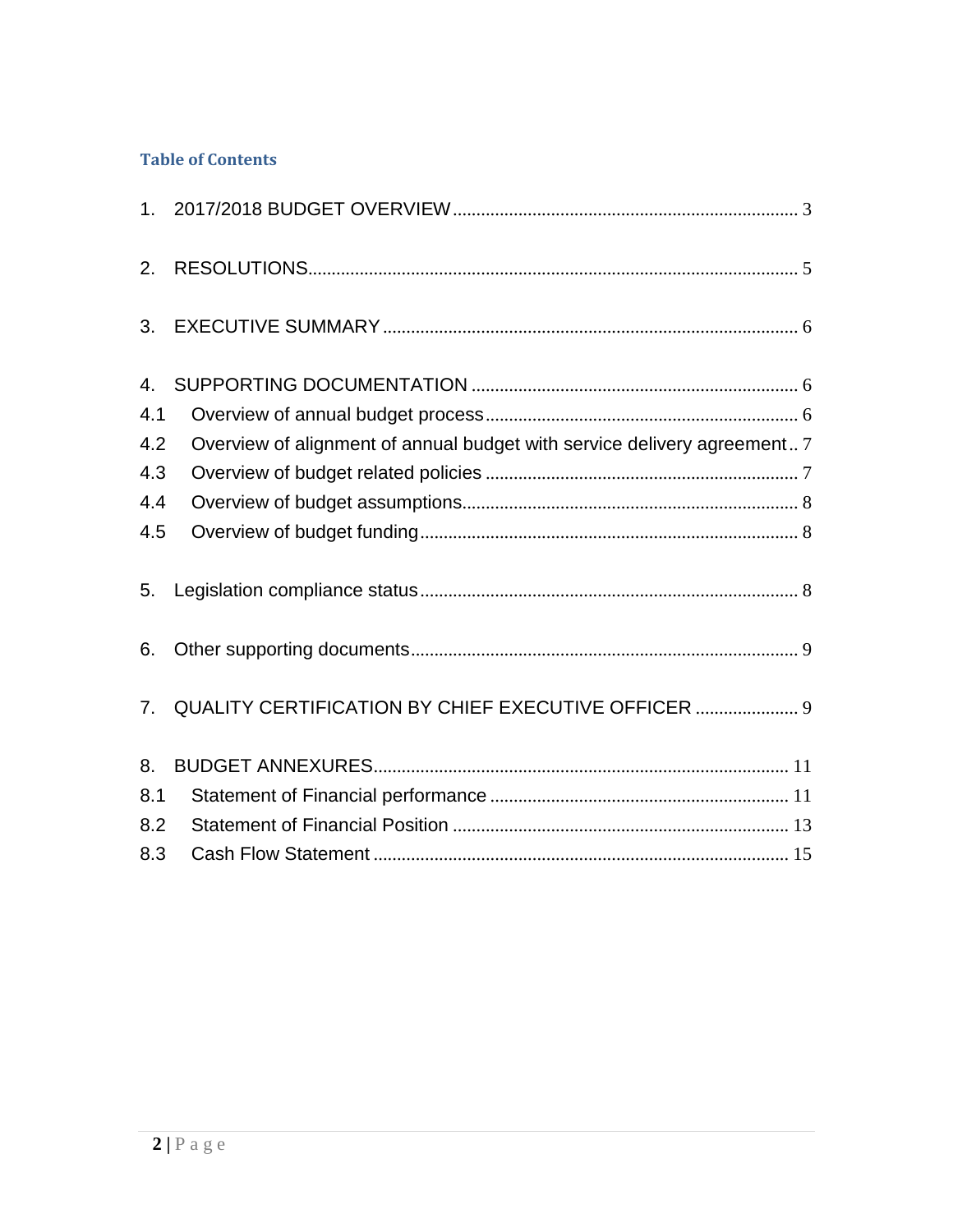### <span id="page-2-0"></span>**1. 2017/2018 BUDGET OVERVIEW**

a) Ntinga O.R. Tambo Development Agency SOC LTD is operating as a wholly owned implementing agent of the parent municipality, O.R. Tambo District Municipality (ORTDM). During 2015/2016 financial year the mandate of the Entity was amended. The amended mandate is mainly derived from the Constitution of the Republic of South Africa, 1996 (Act 108 of 1996) and Section  $84(1)(a)(b)(d)(k)(m)(n)$ &(p) of Municipal Structures Act, 1998 (Act 117 of 1998).

It is to facilitate, manage and implement Socio-economic Development initiatives with a special focus on:

- Water and Sanitation;
- Service Centres (e.g. Markets, Abattoirs, Agri-parks, Farms, etc.);
- Rural Development (e.g. Tourism, Forestry, Agriculture, etc.);
- Cooperatives and SMMEs; and
- Any other related function in partnership with either public or private sector.
- b) In implementing the above mandate the Entity has developed a strategy anchored on the following four goals:-
	- Goal 1: Sustainable Water Services (water supply and sanitation) Systems
	- Goal 2: Enhanced and Enabled Full Value Chains (upstream and downstream) for Agricultural Produce, Markets, Abattoirs and Aquaculture.
	- Goal 3: Diversified Partnerships that Promote Inclusive Socio-economic Development and Growth.
	- Goal 4: Dynamic, Capable and Sustainable State Owned Company.

This budget is aligned to the four goals.

c) The entity has shifted away from traditional poverty alleviation programmes. Coupled with that, the entity has been restructured to assist the parent municipality in the implementation of water and sanitation function. With effect from 01 July 2017 the Entity will be fully operational as a State Owned Company. Main programmes planned for implementation during the 2017/2018 financial year are summarized as follows:-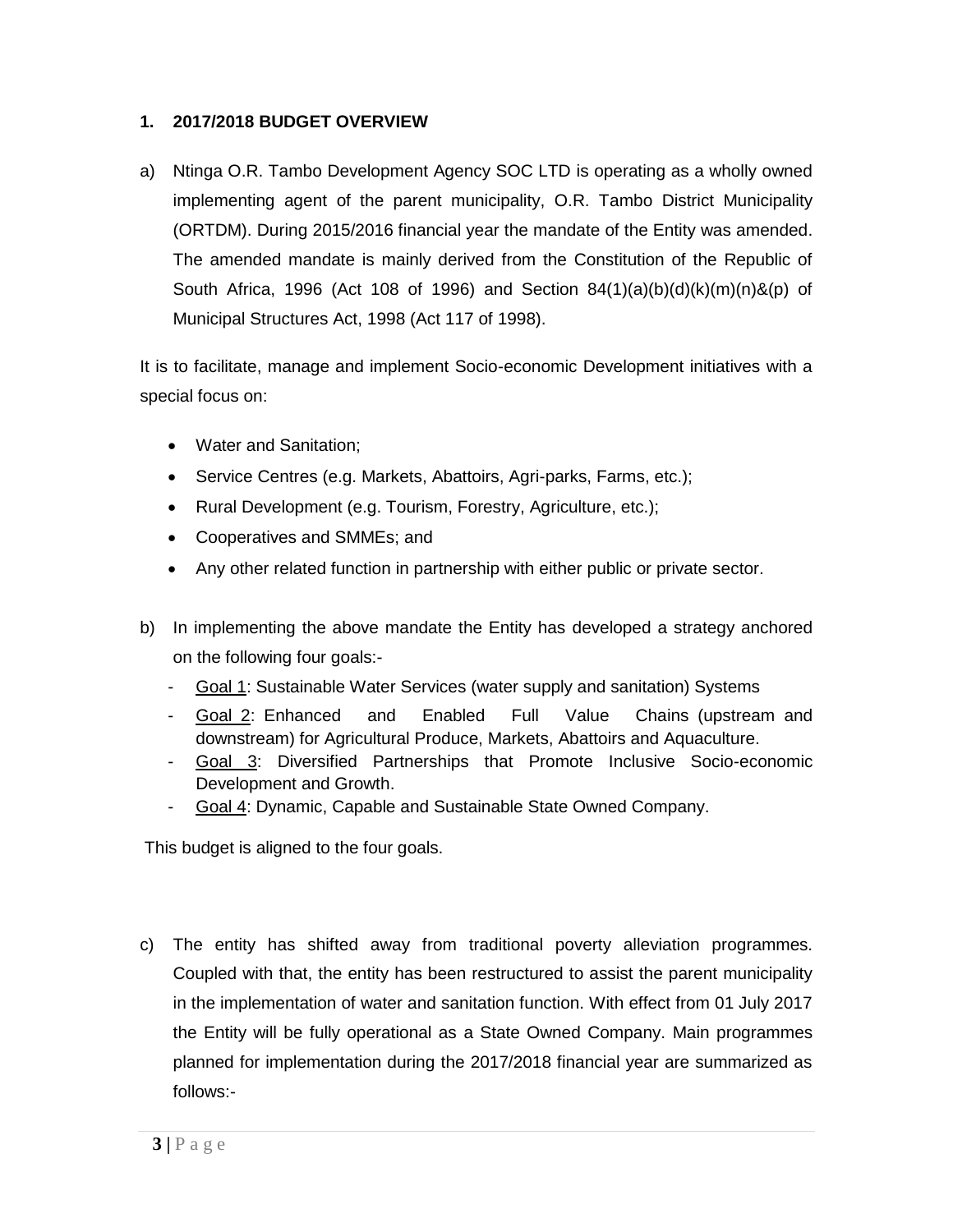- Water services including maintenance of water schemes, billing in peri-urban areas, revenue collection as well as social facilitation;
- Trade and investment promotions;
- Enterprises development;
- d) Ntinga is planning to maximize return on the operations of farms and other enterprises such as the abattoir, Kei Fresh Produce Market and the Dairy farm. To this end the Entity has a strategic goal of enhancing and enabling full value chains using the available enterprises. Some of the functions will be carried out through strategic partnerships. The overarching strategy is to turn the enterprises from loss making into profitable and viable business centres.
- e) The Entity is positioning itself to be one of the key roleplayers in strategic programmes including the following:
	- Agri-parks initiative;
	- Umzimvubu Dam construction;
	- N2 toll road roll-out;
	- Industrialisation in the district;
	- Alternative energy programme.
- f) This budget is prepared on the assumption that the Entity will assume full operations of the Adam Kok Farms including recognition of revenue generated.
- g) Compared with the 2016/2017 budget, there is a decline in grant funding from the parent municipality. The Entity expects to generate more revenue from water services. Projected water services revenue includes management and maintenance of water schemes, social facilitation as well as billing of water consumers in rural areas and debt collection.
- h) The Entity is planning to utilise accumulated cash reserves for capitalisation purposes. The abattoir and the fresh produce market have been prioritised. A total of R12m has been set aside for this purpose. This capitalisation is expected to yield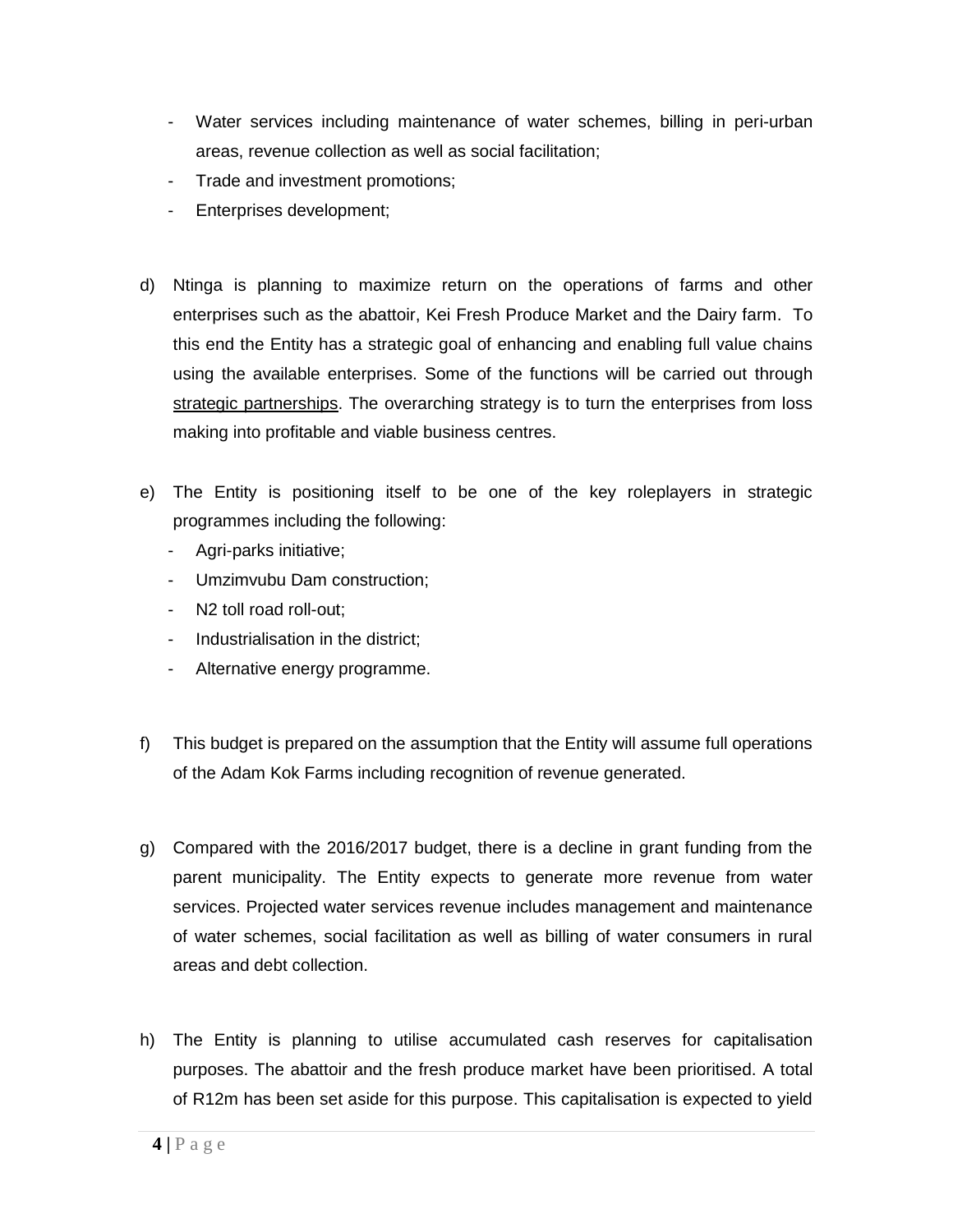positive returns in the medium to long term. For the two prioritized enterprises the return expected on capitalisation is as follows:-

#### **Abattoir**

Over the next three years to 2019/2020 abattoir revenue is to increase from R2.5m to R9.8m per annum. This is a total increase of R7.3m. The number of units slaughtered at the abattoir is to increase significantly. The number of abattoir customers is set to increase by having amongst others retailers, supermarkets

Operational losses are to decrease gradually. Grant funding required to subsidize operations is estimated to decrease from R1.5m in 2016/2017 financial year to R0.4m in 2018/2019 financial year. Projections are that the abattoir will turn profitable with effect from the 2019/2020 financial year and will therefore no longer require grant funding from that financial year onwards.

#### **Kei Fresh Produce Market**

Over the next three years to 2019/2020 fresh produce market revenue is to increase from R1.7m to R8.7m per annum. This is a total increase of R8m. All equipment is expected to be fully operational by the end of the 2017/2018 financial year. The market will then be in a position to compete with other markets and be in position to attract producers to sell their produce through it. Grant funding required to subsidize operations is estimated to decrease from R6.4m in 2016/2017 financial year to R0.1m in 2018/2019 financial year. Projections are that the market will turn profitable with effect from the 2019/2020 financial year and will therefore no longer require grant funding from that financial year onwards.

### <span id="page-4-0"></span>**2. RESOLUTIONS**

In compliance with Local Government: Municipal Finance Management Act Section 87(4), the Board of Directors approves the 2017/2018 budget of the Entity.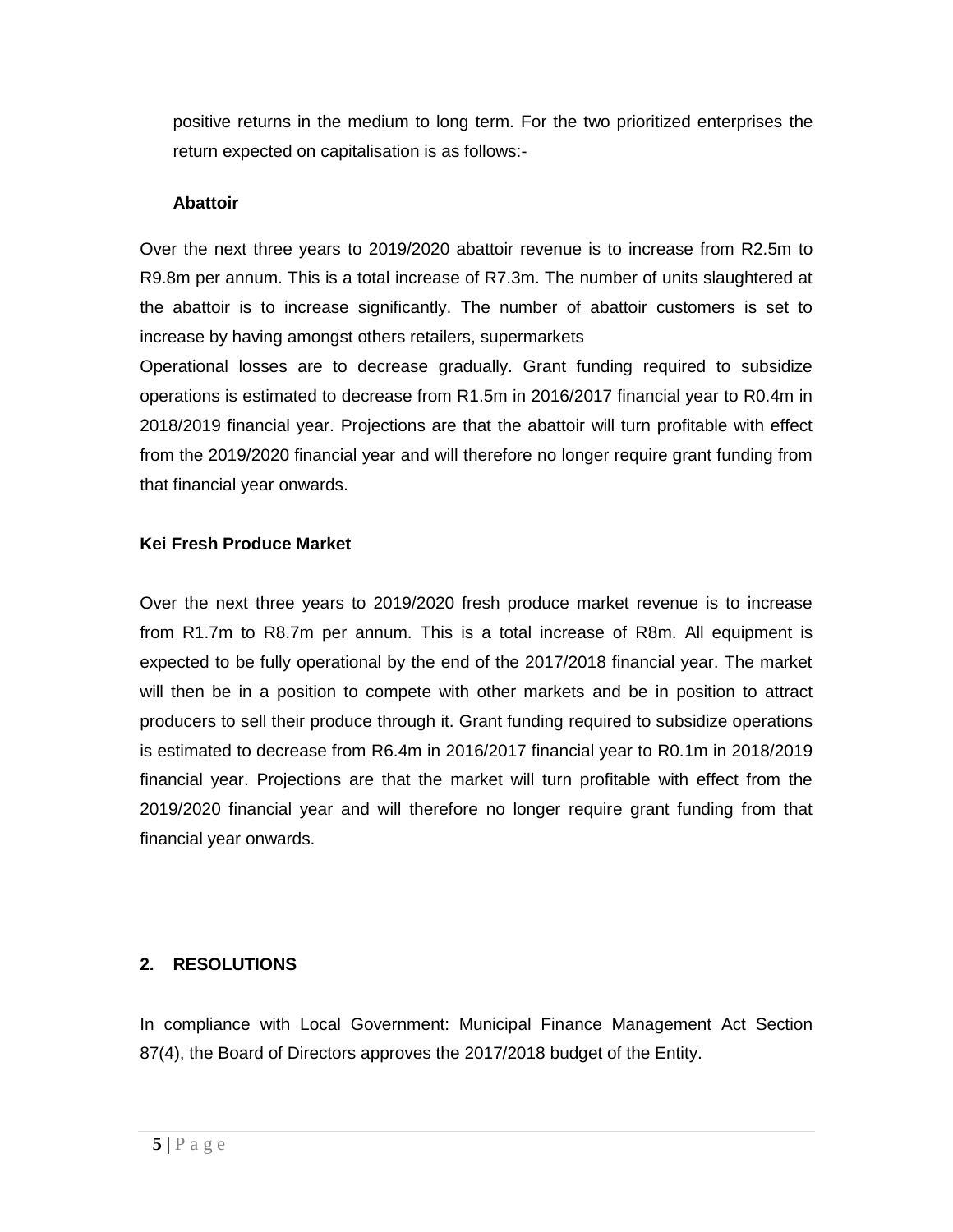### <span id="page-5-0"></span>**3. EXECUTIVE SUMMARY**

The 2017/2018 operational annual budget amounts to R55.5m and capital budget amounts to R12.3m. This gives a total 2017/2018 budget of R67.8m compared to the 2016/2017 financial year budget of R51.5m. For the 2017/2018 financial year, R12m of accumulated cash reserves will be used to fund capital expenditure.

Grant funding from the parent municipality is R30.4m excluding Vat. For the 2016/2017 financial year grant funding was R44.6m.

Year to year budget increase is estimated to be approximately 10%. Invested funds will reduce through spending mainly on capital expenditure.

There is a 7% estimated increase in salaries and wages budget in the 2017/2018 budget. Budget provision has been made for filling of new vacant positions with special focus on water services.

Funds that are not readily required for operational requirements are invested in call deposits in line with the investment policy.

The entity does not have long term borrowings.

Net assets position is expected to be sound into the foreseeable future with assets exceeding liabilities.

### <span id="page-5-2"></span><span id="page-5-1"></span>**4. SUPPORTING DOCUMENTATION**

### **4.1 Overview of annual budget process**

There is an agreement in place between the entity and the parent municipality. This agreement is based on the mandate given to the Entity. As part of the integrated development plan of the parent municipality activities to be carried out by the entity are outlined. In addition to this, the Board of Directors develops and adopts a strategy of implementing the mandate. All of these are then used to inform budget proposals. Heads of departments prepare departmental budgets for submission to Chief Financial Officer for checking alignment with the strategy as well as consolidation.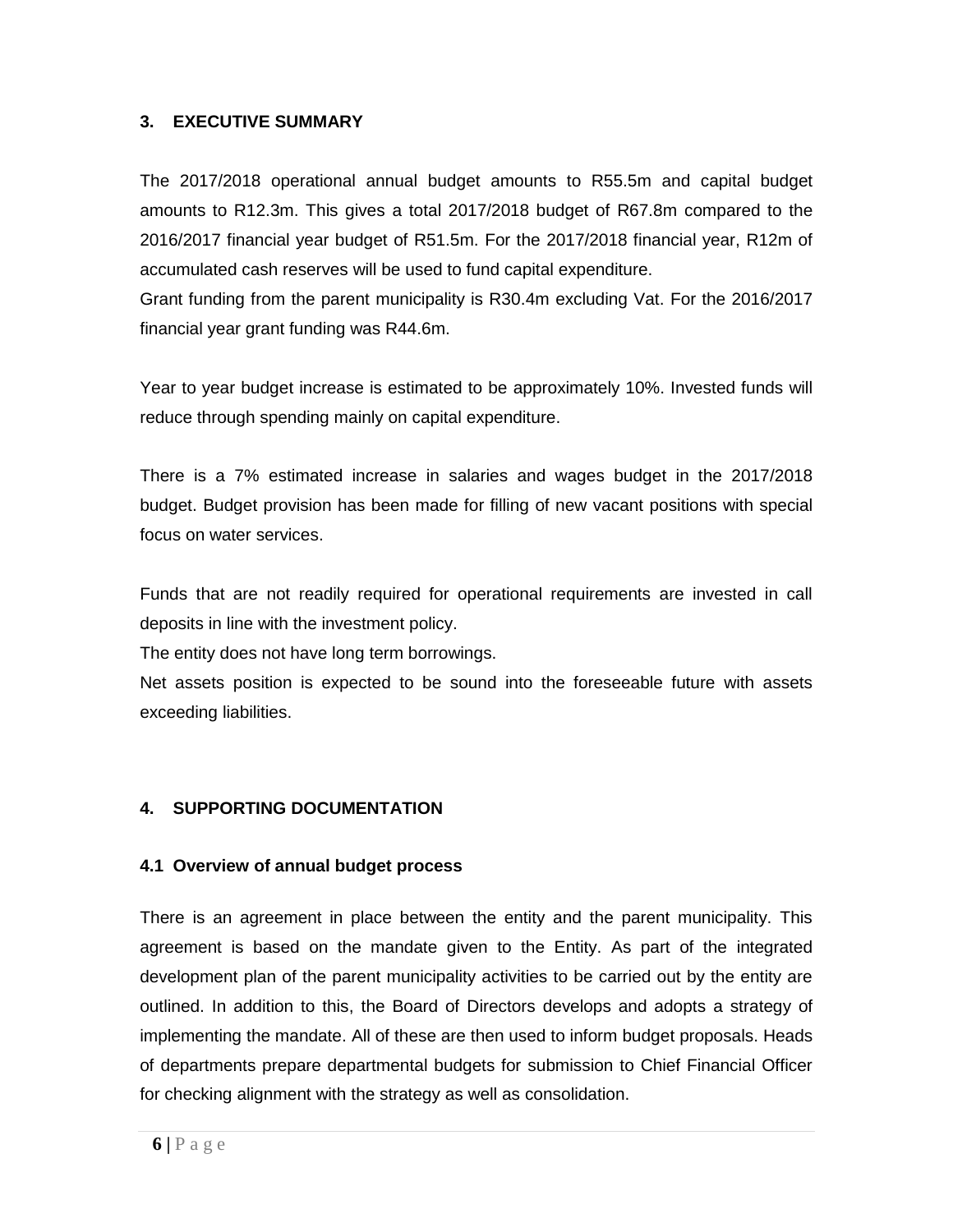The consolidated draft budget is then considered by the sub-committee of the board before it is discussed by the board of directors. Upon approval by the Board of Directors the budget is submitted to the parent municipality.

Where there are changes that are proposed by the parent municipality they are taken into account before the consolidated budget is tabled in Council before the end of March of each year. The consolidated budget is then taken for public consultation by the parent municipality. Views of the community and key stakeholders are then considered by the Board of Directors before the final budget is adopted by the Board of Directors.

### <span id="page-6-0"></span>**4.2 Overview of alignment of annual budget with service delivery agreement**

Ntinga is a wholly owned municipal entity of O.R. Tambo District Municipality. The parent municipality appoints the Board of Directors. As a means of oversight the parent municipality is represented in meetings of Board of Directors. Financial reports of the entity are submitted to the parent municipality monthly. Furthermore, quarterly performance reports and financial reports are subject of discussions by Council of the parent municipality. The entity is also subjected to Municipal Public Accounts Committee processes.

#### <span id="page-6-1"></span>**4.3 Overview of budget related policies**

Listed below are Ntinga's budgeted related policies. They are accessible from our records management office. They are also posted on our website [www.ntinga.org.za](http://www.ntinga.org.za/) under Acts and policies.

- Asset management policy
- Credit control policy
- Fleet management policy
- Investment policy
- Leave policy
- Performance management policy
- Property, plant and equipment policy
- Budget policy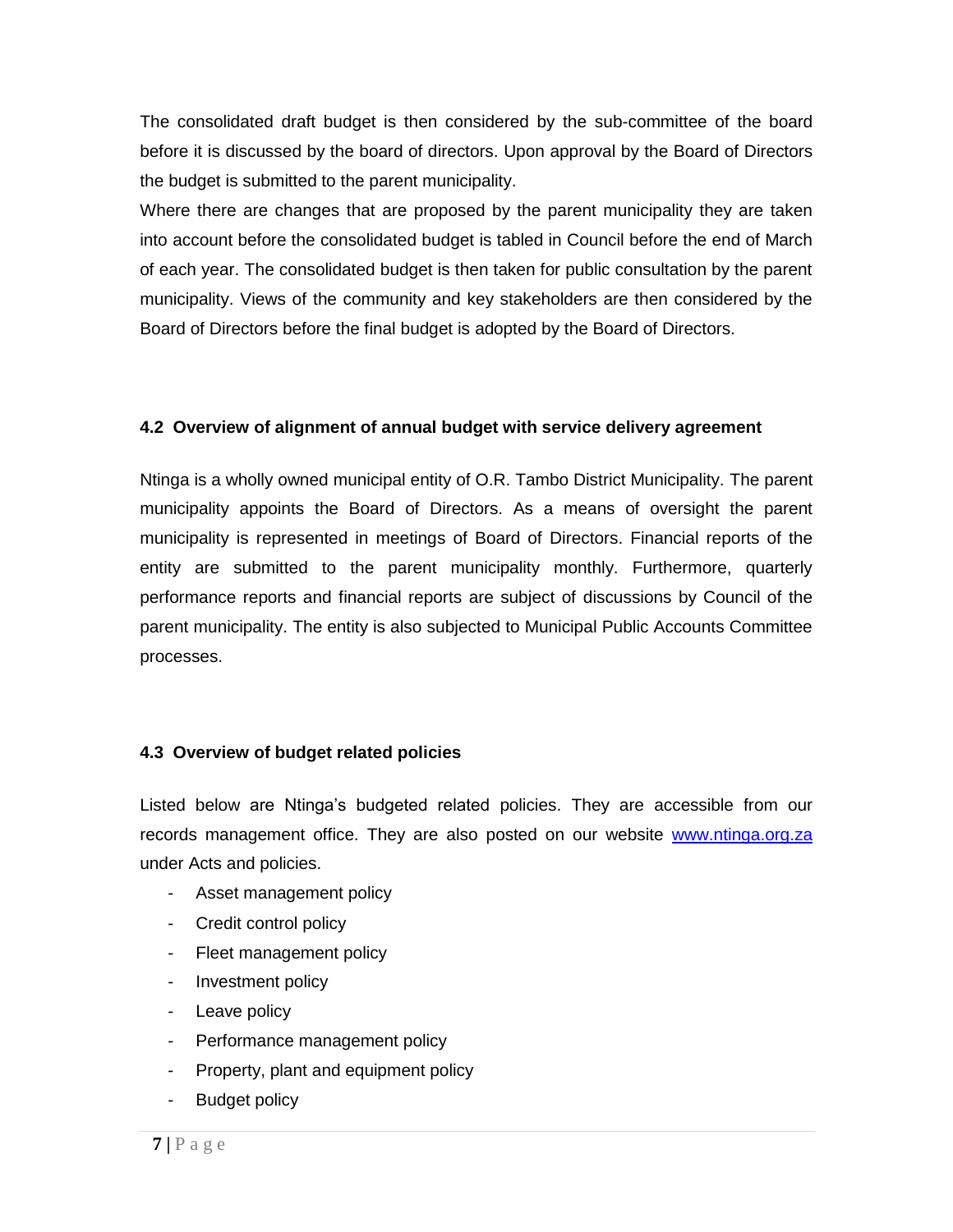<span id="page-7-0"></span>These policies are subject of reviewal annually.

## **4.4 Overview of budget assumptions**

The budget proposals are based on the following assumptions:-

- a) Medium Term Expenditure Framework (MTEF) Guide was used to inform some of the budget proposals. Primarily the budgeted grant amounts for 2017/2018 and 2018/2019 are based on its MTEF budget.
- b) Operations under a state owned company form would commence in full on 01 July 2017;
- c) The Entity will take full responsibility for operations at Kei Fresh Produce Market with effect from 01 July 2017;
- d) Improved returns on investments made on projects such as the abattoir and the fresh produce market are expected in the 2017/2018 financial year. However, these projects are not expected to be self sustainable at-least for another year;
- e) Revenue from Adam Kok farms will be recognised by the Entity.
- f) Year to year price increase is estimated to be approximately 10%. This is informed by the continuing weakening of the rand when compared with foreign currencies. Drought is expected to have adverse effect on future prices.
- $q$ ) The Entity is attending to operational challenges in service centers such as the farms, fresh produce market and the abattoir. There is a strategy that links operations of various service centers thereby maximizing return on investment.
- h) The Entity has budgeted for depreciation in value of assets.
- i) There will be new appointments of staff particularly in water services

## <span id="page-7-1"></span>**4.5 Overview of budget funding**

Bulk of the budget is funded from grant funding from the Parent Municipality. Own revenue in the form of sales at the dairy, the fresh produce market and the abattoir is expected to improve.

## <span id="page-7-2"></span>**5. Legislation compliance status**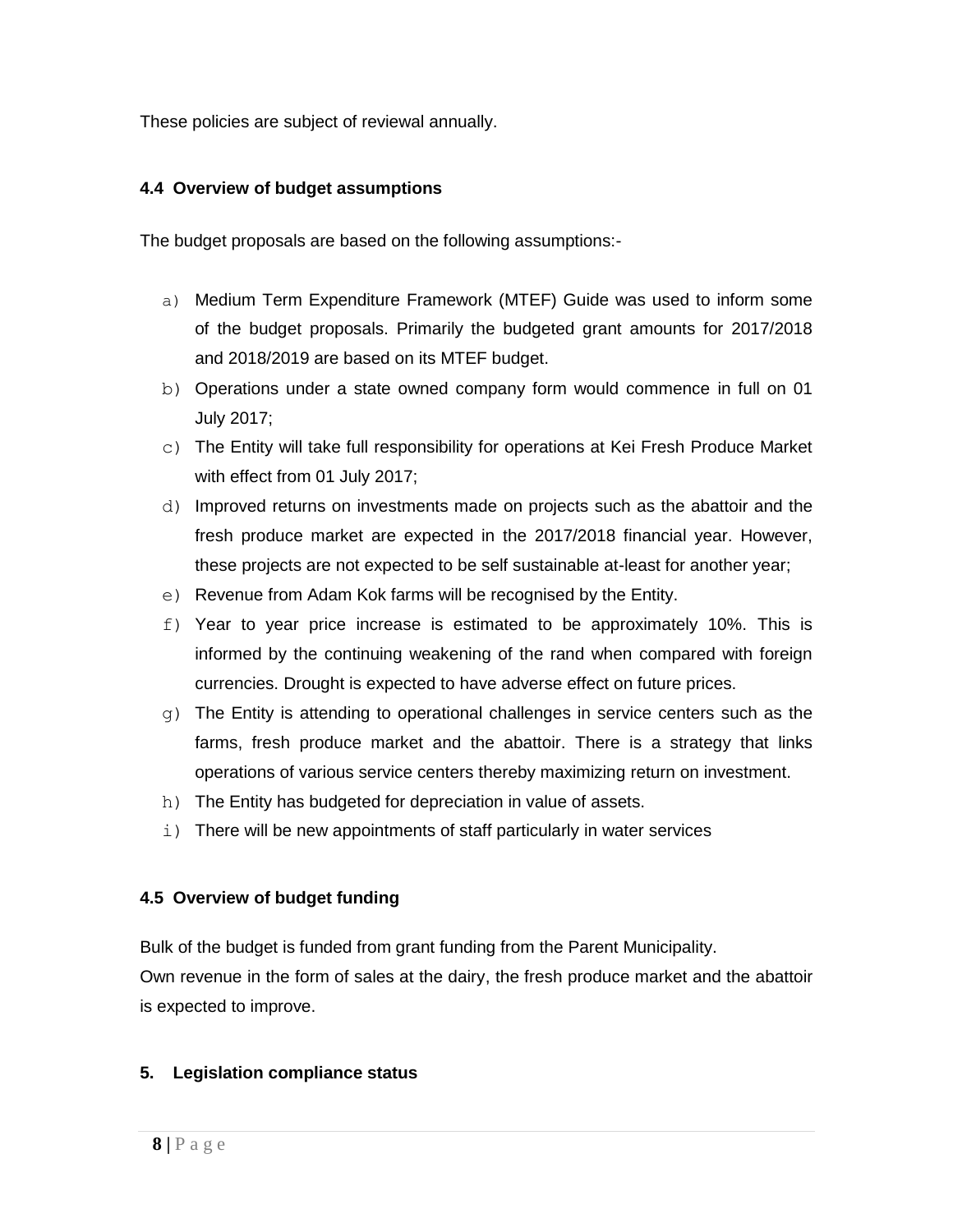Ntinga is fully implementing all legislation that is applicable to it. There are no delays in implementation and there is no application for such.

### <span id="page-8-0"></span>**6. Other supporting documents**

### **Additional information on expenditure**

- a) Estimates of year to year budgets are based on the costing of projects and programmes. In an event that budgets require annual increases, we used an average percentage of 10%.
- b) Accommodation and travel budget will be utilized for all employees within the institution. This is mainly based on travelling to be done by staff when performing their duties as well as training requirements and workshops that will be attended to skill and capacitate employees. With operations under the state owned company form of the entity expected to commence on 01 July 2017, expenditure on training of staff is expected to increase.
- c) Board and committees fees budget is set aside for board and committee meetings. It is expected that the Board and its Committees will hold the minimum of four meetings each during the year. The number of board members is expected to increase. The budget includes all board related expenses.
- d) R2.3m has been budgeted for audit fees for Auditor General to perform their statutory work.

### <span id="page-8-1"></span>**7. QUALITY CERTIFICATION BY CHIEF EXECUTIVE OFFICER**

I, Mncedisi Zungula, chief executive officer of Ntinga O.R. Tambo Development Agency SOC LTD hereby certify that the 2017/2018 annual budget has been prepared in accordance with the Municipal Finance Management Act and the regulations made under the Act, and that the annual budget is consistent with the integrated development plan of the parent municipality, the Entity's strategy and the service delivery agreement with the parent municipality of the entity.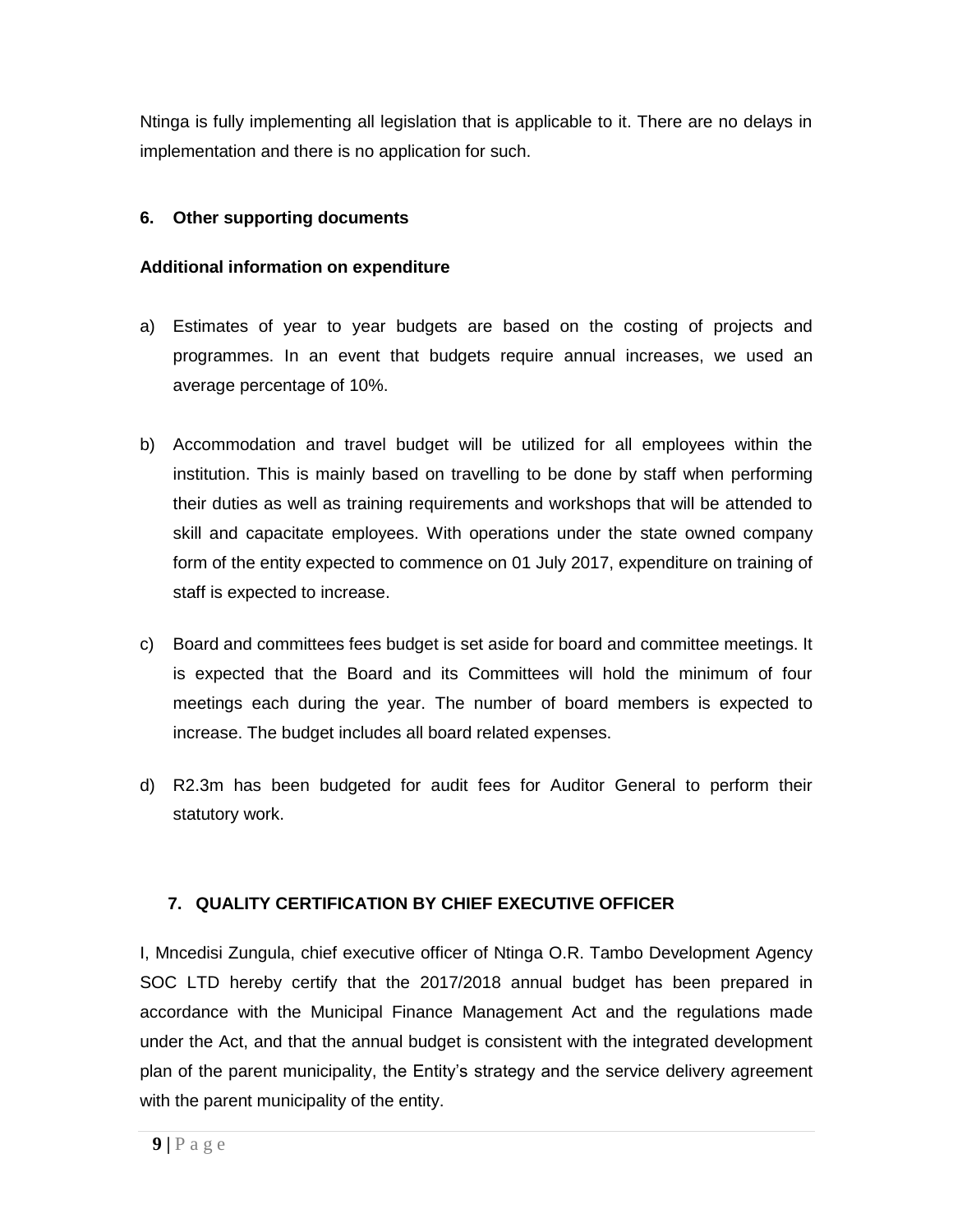M.H.Y. ZUNGULA

**Chief Executive Officer**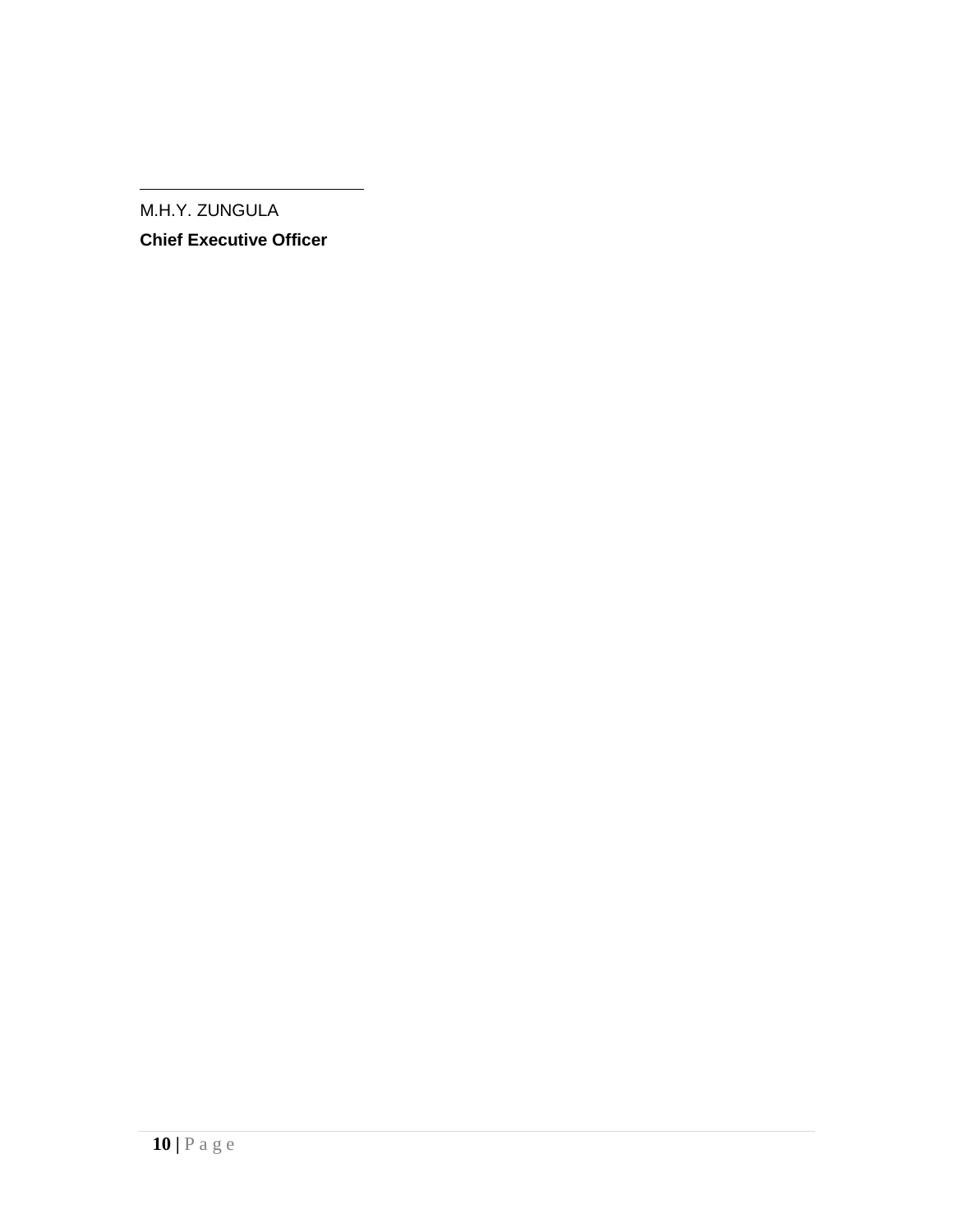### **8. BUDGET ANNEXURES**

## **8.1 Statement of Financial performance**

<span id="page-10-1"></span><span id="page-10-0"></span>

| <b>Description</b>                                            | 2013/2014          | 2014/2015          | 2015/2016                        | <b>Current Year 2016/2017</b> |                           |                              | <b>Medium Term Revenue and Expenditure</b><br><b>Framework</b> |                                 |                                 |  |
|---------------------------------------------------------------|--------------------|--------------------|----------------------------------|-------------------------------|---------------------------|------------------------------|----------------------------------------------------------------|---------------------------------|---------------------------------|--|
| R                                                             | Audited<br>Outcome | Audited<br>Outcome | <b>Audited</b><br><b>Outcome</b> | Original<br><b>Budget</b>     | Adjusted<br><b>Budget</b> | <b>Full Year</b><br>Forecast | <b>Budget year</b><br>2017/2018                                | <b>Budget year</b><br>2018/2019 | <b>Budget year</b><br>2019/2020 |  |
| <b>Revenue by Source</b>                                      |                    |                    |                                  |                               |                           |                              |                                                                |                                 |                                 |  |
|                                                               |                    |                    |                                  |                               |                           |                              |                                                                |                                 |                                 |  |
| Abattoir Revenue                                              | 450 465            | 847 612            | 1894935                          | 1 980 000                     | 2 500 000                 | 2 500 000                    | 4 560 000                                                      | 7730000                         | 9 850 000                       |  |
| Dairy Farm Revenue                                            | 206 509            | 180 543            | 324 138                          | 250 000                       | 250 000                   | 250 000                      | 400 000                                                        | 500 000                         | 700 000                         |  |
| Kei Fresh Produce Market revenue                              | $\Omega$           |                    |                                  | 2 030 000                     | $\Omega$                  | $\mathbf{0}$                 | 4 430 000                                                      | 7 655 800                       | 8762680                         |  |
| Interest earned - external investments                        | 1 409 248          | 1705759            | 2 165 234                        | 1800000                       | 2 500 000                 | 2 500 000                    | 2 000 000                                                      | 900 000                         | 700 000                         |  |
| Consultancy fees                                              | 4 4 1 5 2 3 1      | 913 564            | 685 511                          | 1 000 000                     | 3 4 5 4 7 9 4             | 3 454 794                    | $\Omega$                                                       | $\Omega$                        | $\mathbf{0}$                    |  |
| Grant Transfers Recognised (ORTDM GRANT)                      | 43 109 460         | 39 803 125         | 38 324 034                       | 44 615 040                    | 53 567 465                | 53 567 465                   | 33 404 203                                                     | 35 375 051                      | 37 426 804                      |  |
| Donations and Farmers Contributions (Maize)                   | 928 202            | 772 255            |                                  | $\mathbf{0}$                  | 1 102 634                 | 1 102 634                    | 508 434                                                        | 169 477                         | $\mathbf{0}$                    |  |
| Other revenue                                                 | 19 3 13            | 263783             | 343 311                          | $\Omega$                      | 40 000                    | 40 000                       | $\mathbf{0}$                                                   | $\mathbf{0}$                    | $\mathbf{0}$                    |  |
| Adam Kok Farms revenue                                        | $\mathbf{0}$       |                    |                                  | $\Omega$                      | $\mathbf{0}$              | $\mathbf{0}$                 | 3 240 000                                                      | 3 574 000                       | 3896400                         |  |
| Water Services revenue                                        |                    |                    |                                  | $\mathbf{0}$                  | $\Omega$                  | $\mathbf{0}$                 | 10 000 000                                                     | 12 000 000                      | 12 500 000                      |  |
| Adjustments to biological assets                              | 30 27 2            | 8 4 0 0            | 5 2 9 5                          |                               | 10 000                    | 10 000                       | 15 000                                                         | 20 000                          | 25 000                          |  |
| Gains on disposal of PPE                                      |                    | 316 327            | 163 336                          | $\Omega$                      | 111 341                   | 111 341                      | $\Omega$                                                       | $\Omega$                        | $\mathbf{0}$                    |  |
| Total Revenue (excluding capital transfers and contributions) | 50 568 700         | 44 811 368         | 43 905 794                       | 51 675 040                    | 63 536 235                | 63 536 235                   | 58 557 637                                                     | 67 924 328                      | 73 860 884                      |  |
| <b>Expenditure By Type</b>                                    |                    |                    |                                  |                               |                           |                              |                                                                |                                 |                                 |  |
| Employee related costs                                        | 20 985 676         | 20 495 049         | 21 872 770                       | 26 089 207                    | 24 089 207                | 24 089 207                   | 27 251 950                                                     | 29 322 683                      | 31 312 471                      |  |
| Board of Directors Allowances & re-imbursive costs            | 330 122            | 293 476            | 514 159                          | 700 000                       | 700 000                   | 700 000                      | 800 000                                                        | 1 000 000                       | 1 100 000                       |  |
| Board of Directors Travelling, Accommodation & other          | 188 783            | 260 171            | 205 240                          | 500 000                       | 500 000                   | 500 000                      | 600 000                                                        | 600 000                         | 660 000                         |  |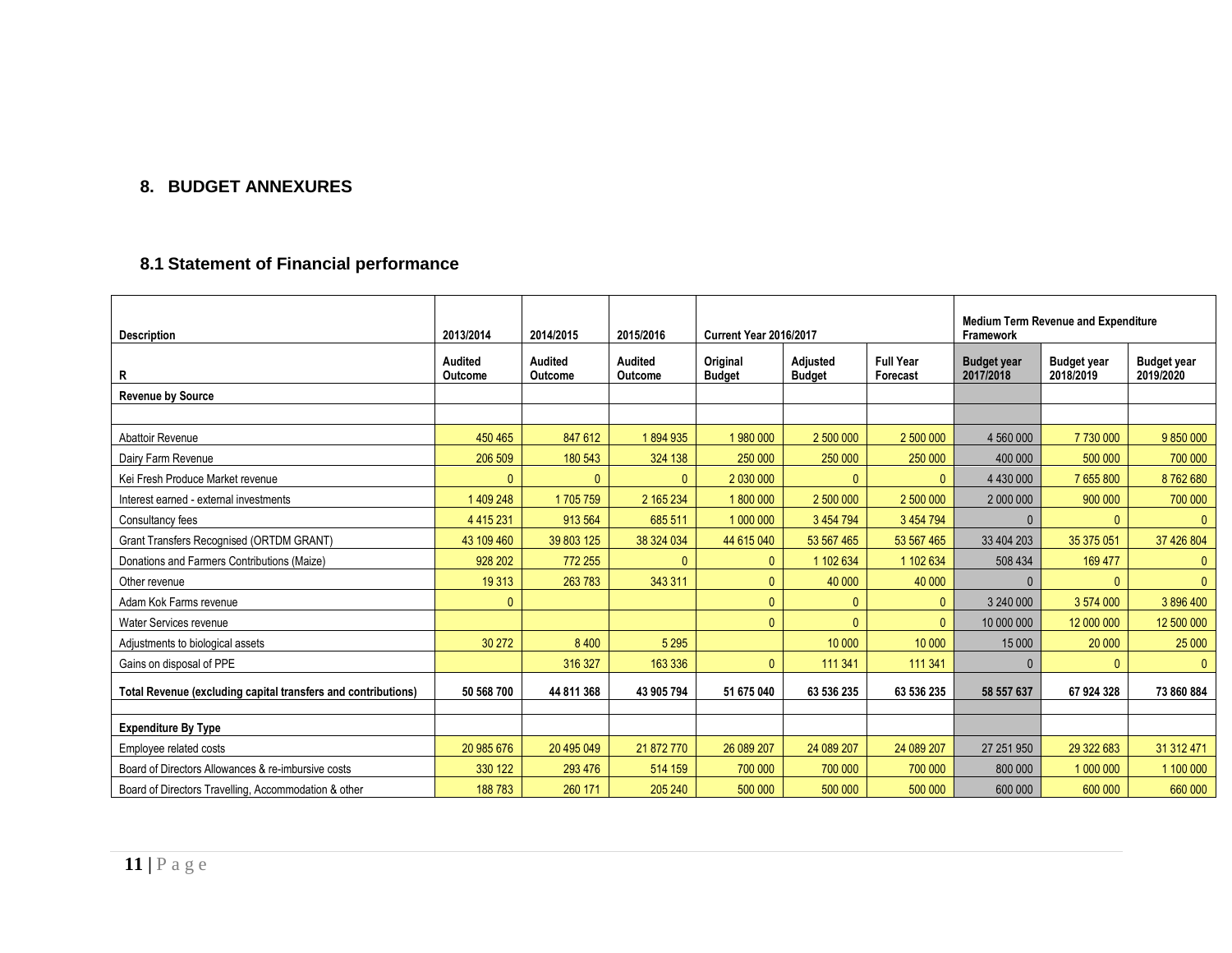| <b>Description</b>                                        | 2013/2014                 | 2014/2015                 | 2015/2016                        | <b>Current Year 2016/2017</b> |                                  |                              | <b>Medium Term Revenue and Expenditure</b><br>Framework |                                 |                                 |
|-----------------------------------------------------------|---------------------------|---------------------------|----------------------------------|-------------------------------|----------------------------------|------------------------------|---------------------------------------------------------|---------------------------------|---------------------------------|
| R                                                         | <b>Audited</b><br>Outcome | <b>Audited</b><br>Outcome | <b>Audited</b><br><b>Outcome</b> | Original<br><b>Budget</b>     | <b>Adjusted</b><br><b>Budget</b> | <b>Full Year</b><br>Forecast | <b>Budget year</b><br>2017/2018                         | <b>Budget year</b><br>2018/2019 | <b>Budget year</b><br>2019/2020 |
| Debt impairment                                           | 767                       | 0                         | 61 391                           | $\mathbf{0}$                  | $\mathbf{0}$                     | $\mathbf{0}$                 | $\mathbf{0}$                                            | $\mathbf{0}$                    | $\mathbf{0}$                    |
| Depreciation & asset impairment                           | 974 434                   | 827 816                   | 222 893                          | 700 000                       | 700 000                          | 700 000                      | 700 000                                                 | 820 000                         | 902 000                         |
| Finance charges                                           | 70 144                    | 56 0 23                   | 53 130                           | 30 000                        | 30 000                           | 30 000                       | 35 000                                                  | 45 000                          | 49 500                          |
| Repairs and Maintenance                                   | 485 238                   | 210 018                   | 142 886                          | 210 000                       | 210 000                          | 210 000                      | 300 000                                                 | 330 000                         | 363 000                         |
| Kei Fresh Produce Market Operations                       | 4 858 000                 | 3 325 656                 | 5 400 000                        | 3 000 000                     | 6 400 000                        | 6 400 000                    | 7 7 58 161                                              | 7827384                         | 8 421 048                       |
| Transfers and grants                                      | 20 138 536                | 10 990 585                | 9879320                          | 13 481 579                    | 21 731 581                       | 21 731 581                   | 14 343 817                                              | 18 871 484                      | 21 201 364                      |
| <b>Operating Expenditure</b>                              | 4 823 778                 | 4 4 8 4 2 1 8             | 5 332 720                        | 6 677 880                     | 7856880                          | 7856880                      | 6710600                                                 | 6 909 860                       | 7 529 846                       |
| Adjustments to Biological Assets                          | 69 0 22                   | 189 200                   | 78 900                           | $\Omega$                      | 40 000                           | 40 000                       | 45 000                                                  | 50 000                          | 55 000                          |
| Loss on disposal of PPE                                   | 60 703                    |                           |                                  | $\Omega$                      |                                  | $\Omega$                     |                                                         | $\Omega$                        | $\mathbf{0}$                    |
| <b>Total Expenditure</b>                                  | 52 985 203                | 41 132 212                | 44 763 409                       | 51 388 666                    | 62 257 668                       | 62 257 668                   | 58 544 528                                              | 65 776 411                      | 71 594 229                      |
|                                                           |                           |                           |                                  |                               |                                  |                              |                                                         |                                 |                                 |
| Surplus/(Deficit)                                         | $-2416503$                | 3 679 156                 | $-857615$                        | 286 374                       | 1 278 567                        | 1 278 567                    | 13 109                                                  | 2 147 917                       | 2 266 655                       |
| Surplus/(Deficit) after capital transfers & contributions | $-2416503$                | 3 679 156                 | $-857615$                        | 286 374                       | 1 278 567                        | 1 278 567                    | 13 109                                                  | 2 147 917                       | 2 266 655                       |
| Taxation                                                  |                           |                           |                                  |                               |                                  |                              |                                                         |                                 |                                 |
| Surplus/ (Deficit) for the year                           | $-2416503$                | 3 679 156                 | $-857615$                        | 286 374                       | 1 278 567                        | 1 278 567                    | 13 109                                                  | 2 147 917                       | 2 266 655                       |
|                                                           |                           |                           |                                  |                               |                                  |                              |                                                         |                                 |                                 |
| Accumulated surplus at the beginning of the year          | 27 970 923                | 25 554 420                | 29 376 217                       | 26 379 734                    | 28 518 602                       | 28 518 602                   | 29 797 169                                              | 29 810 278                      | 31 958 195                      |
| Accumulated surplus at the end of the year                | 25 554 420                | 29 233 576                | 28 518 602                       | 26 666 108                    | 29 797 169                       | 29 797 169                   | 29 810 278                                              | 31 958 195                      | 34 224 850                      |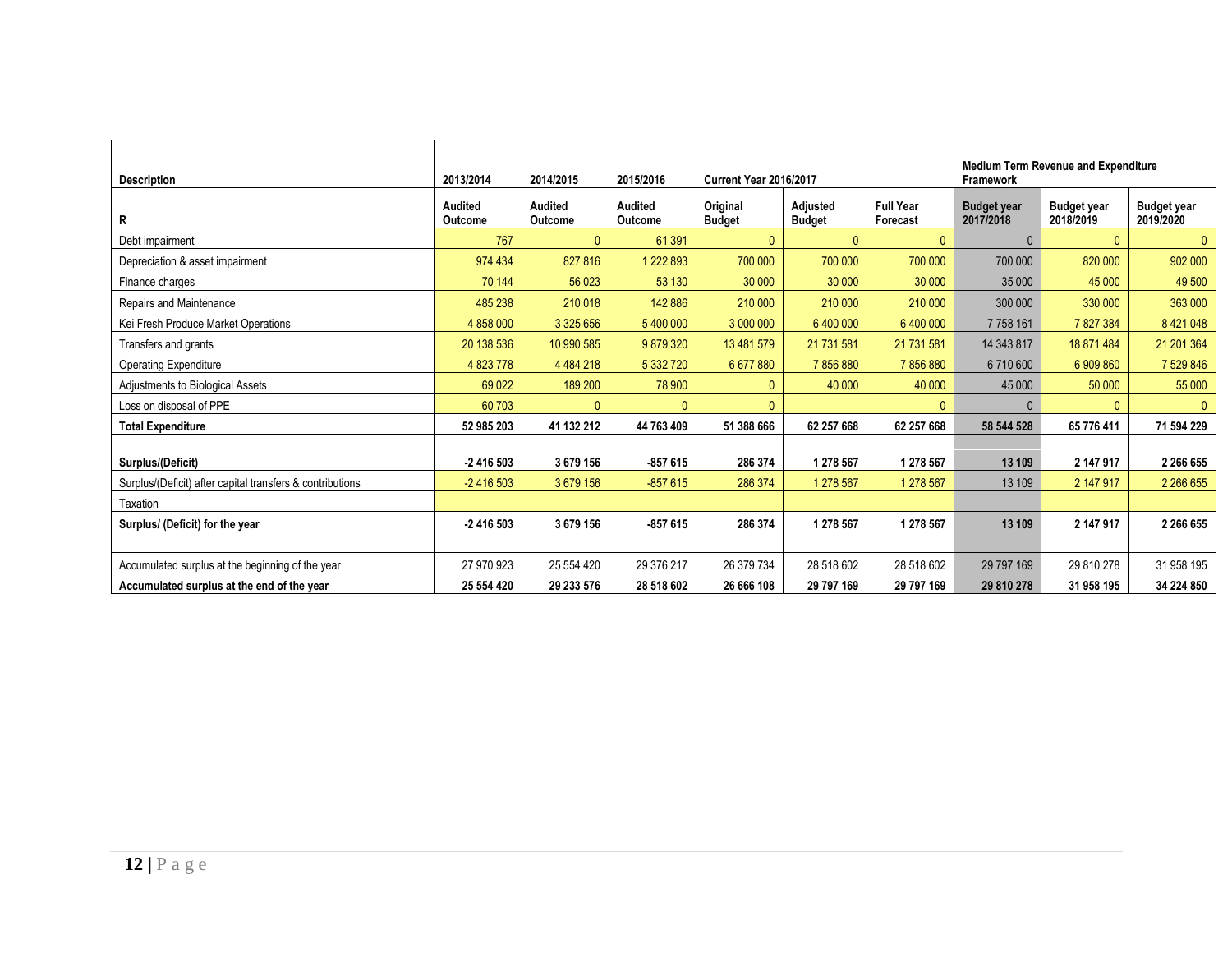## **8.2 Statement of Financial Position**

<span id="page-12-0"></span>

|                                                    | 2013/2014          | 2014/2015          | 2015/2016          | <b>Current Year 2016/2017</b> |                           | <b>Medium Term Revenue and Expenditure Framework</b> |                                 |                                 |                                 |
|----------------------------------------------------|--------------------|--------------------|--------------------|-------------------------------|---------------------------|------------------------------------------------------|---------------------------------|---------------------------------|---------------------------------|
| <b>Description</b>                                 |                    |                    |                    |                               |                           |                                                      |                                 |                                 |                                 |
|                                                    |                    |                    |                    |                               |                           |                                                      |                                 |                                 |                                 |
| Rands                                              | Audited<br>Outcome | Audited<br>Outcome | Audited<br>Outcome | Original<br><b>Budget</b>     | Adjusted<br><b>Budget</b> | <b>Full Year</b><br>Forecast                         | <b>Budget year</b><br>2017/2018 | <b>Budget year</b><br>2018/2019 | <b>Budget year</b><br>2019/2020 |
| <b>ASSETS</b>                                      |                    |                    |                    |                               |                           |                                                      |                                 |                                 |                                 |
| <b>Current assets</b>                              |                    |                    |                    |                               |                           |                                                      |                                 |                                 |                                 |
| Cash and Cash Equivalents                          | 31 124 466         | 29 934 387         | 30 240 288         | 26 602 397                    | 29 355 412                | 29 355 412                                           | 15 761 548                      | 17 874 465                      | 21 234 392                      |
| Receivables from Exchange Transactions             | 4 2 5 8            | 12 2 98            | 1600               | 10 000                        | 10 000                    | 10 000                                               | 1 050 000                       | 1 100 000                       | 900 000                         |
| Receivables from Non-Exchange Transactions         | 451 165            | 503 020            | 875729             | 410 000                       | 410 000                   | 410 000                                              | 300 000                         | 200 000                         | 200 000                         |
| Unpaid Conditional Government Grants and Receipts  | $\mathbf{0}$       | 5 446 394          | $\mathbf{0}$       |                               | $\mathbf{0}$              | $\mathbf{0}$                                         | $\mathbf{0}$                    | $\mathbf{0}$                    | $\mathbf{0}$                    |
| Taxes (VAT)                                        | 1 043 617          | $\mathbf{0}$       | $\mathbf{0}$       |                               | $\mathbf{0}$              | $\Omega$                                             | $\mathbf{0}$                    | $\mathbf{0}$                    | $\mathbf{0}$                    |
| Inventory                                          | 897 349            | 435 454            | 96 547             | 90 000                        | 90 000                    | 90 000                                               | 100 000                         | 120 000                         | 125 000                         |
| <b>Total current assets</b>                        | 33 520 855         | 36 331 553         | 31 214 164         | 27 112 397                    | 29 865 412                | 29 865 412                                           | 17 211 548                      | 19 294 465                      | 22 459 392                      |
|                                                    |                    |                    |                    |                               |                           |                                                      |                                 |                                 |                                 |
| Non current assets                                 |                    |                    |                    |                               |                           |                                                      |                                 |                                 |                                 |
| Property, plant and equipment                      | 4740916            | 4 531 567          | 3 526 999          | 4 108 664                     | 4 912 458                 | 4 912 458                                            | 16 547 458                      | 16 577 458                      | 15 825 458                      |
| <b>Biological assets</b>                           | 1 071 575          | 608 775            | 627 701            | 608 775                       | 630 000                   | 630 000                                              | 630 000                         | 630 000                         | 630 000                         |
| Non-current assets held for sale                   | 268 947            | $\Omega$           | $\mathbf{0}$       |                               | $\Omega$                  | $\Omega$                                             | $\Omega$                        | $\Omega$                        | $\mathbf{0}$                    |
| Intangible assets                                  | 95 0 57            | 65 597             | 37 294             | 36 27 2                       | 36 27 2                   | 36 272                                               | 21 27 2                         | 6 2 7 2                         | $\mathbf{0}$                    |
| Total non current assets                           | 6 176 495          | 5 205 939          | 4 191 994          | 4753711                       | 5 578 730                 | 5 578 730                                            | 17 198 730                      | 17 213 730                      | 16 455 458                      |
| <b>TOTAL ASSETS</b>                                | 39 697 350         | 41 537 492         | 35 406 158         | 31 866 108                    | 35 444 142                | 35 444 142                                           | 34 410 278                      | 36 508 195                      | 38 914 850                      |
|                                                    |                    |                    |                    |                               |                           |                                                      |                                 |                                 |                                 |
| <b>LIABILITIES</b>                                 |                    |                    |                    |                               |                           |                                                      |                                 |                                 |                                 |
| <b>Current liabilities</b>                         |                    |                    |                    |                               |                           |                                                      |                                 |                                 |                                 |
| Current portion of long-term liabilities           | 83413              | 39 973             | $\mathbf{0}$       |                               | $\mathbf{0}$              | $\mathbf{0}$                                         | $\mathbf{0}$                    | $\mathbf{0}$                    | $\mathbf{0}$                    |
| Taxes (VAT)                                        | $\mathbf{0}$       | 280 193            | 191 996            | 300 000                       | 300 000                   | 300 000                                              | 300 000                         | 350 000                         | 390 000                         |
| Unspent Conditional Government Grants and Receipts | 6 866 874          | 6466961            | 452729             | 800 000                       | 800 000                   | 800 000                                              | 400 000                         | 500 000                         | 500 000                         |
| Payables from exchange transactions                | 3 673 715          | 2 074 865          | 2 470 785          | 1 200 000                     | 1 200 000                 | 1 200 000                                            | 900 000                         | 800 000                         | 850 000                         |
| Payables from non-exchange transactions            | 446 973            | 446 973            | 446 973            | $\mathbf{0}$                  | 446 973                   | 446 973                                              | $\Omega$                        | $\Omega$                        | $\Omega$                        |
| Current employee benefits                          | 3 031 982          | 2 994 952          | 3 325 072          | 2 900 000                     | 2 900 000                 | 2 900 000                                            | 3 000 000                       | 2 900 000                       | 2 950 000                       |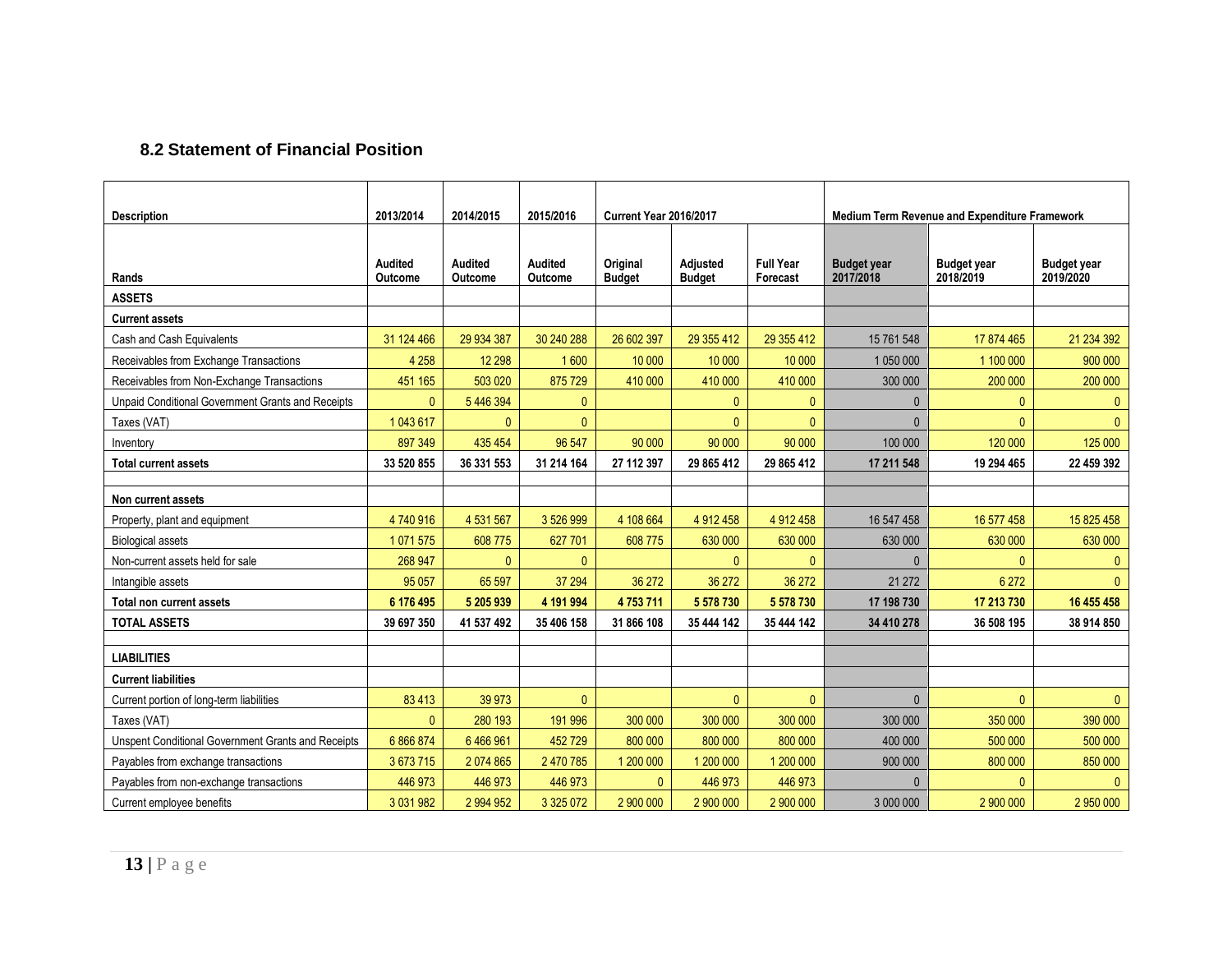| <b>Description</b>                   | 2013/2014          | 2014/2015          | 2015/2016                 | <b>Current Year 2016/2017</b> |                           |                              | Medium Term Revenue and Expenditure Framework |                                 |                                 |  |
|--------------------------------------|--------------------|--------------------|---------------------------|-------------------------------|---------------------------|------------------------------|-----------------------------------------------|---------------------------------|---------------------------------|--|
| Rands                                | Audited<br>Outcome | Audited<br>Outcome | Audited<br><b>Outcome</b> | Original<br><b>Budget</b>     | Adjusted<br><b>Budget</b> | <b>Full Year</b><br>Forecast | <b>Budget year</b><br>2017/2018               | <b>Budget year</b><br>2018/2019 | <b>Budget year</b><br>2019/2020 |  |
| <b>Total current liabilities</b>     | 14 102 957         | 12 303 917         | 6 887 555                 | 5 200 000                     | 5 646 973                 | 5646973                      | 4 600 000                                     | 4 550 000                       | 4 690 000                       |  |
|                                      |                    |                    |                           |                               |                           |                              |                                               |                                 |                                 |  |
| <b>Non-current liabilities</b>       |                    |                    |                           |                               |                           |                              |                                               |                                 |                                 |  |
| Borrowing                            | 39 973             | $\mathbf{0}$       | $\Omega$                  | $\mathbf{0}$                  | $\mathbf{0}$              | $\mathbf{0}$                 | 0                                             |                                 | 0                               |  |
| Total non-current liabilities        | 39 973             | $\Omega$           |                           | $\mathbf{0}$                  | $\mathbf{0}$              | $\mathbf{0}$                 |                                               |                                 | 0                               |  |
| <b>TOTAL LIABILITIES</b>             | 14 142 930         | 12 303 917         | 6887555                   | 5 200 000                     | 5 646 973                 | 5646973                      | 4 600 000                                     | 4 550 000                       | 4 690 000                       |  |
|                                      |                    |                    |                           |                               |                           |                              |                                               |                                 |                                 |  |
| <b>NET ASSETS</b>                    | 25 554 420         | 29 233 575         | 28 518 603                | 26 666 108                    | 29 797 169                | 29 797 169                   | 29 810 278                                    | 31 958 195                      | 34 224 850                      |  |
|                                      |                    |                    |                           |                               |                           |                              |                                               |                                 |                                 |  |
| <b>COMMUNITY WEALTH/EQUITY</b>       |                    |                    |                           |                               |                           |                              |                                               |                                 |                                 |  |
| Accumulated Surplus/(Deficit)        | 25 554 420         | 29 233 575         | 28 518 603                | 26 666 108                    | 29 797 169                | 29 797 169                   | 29 810 278                                    | 31 958 195                      | 34 224 850                      |  |
| <b>TOTAL COMMUNITY WEALTH/EQUITY</b> | 25 554 420         | 29 233 575         | 28 518 603                | 26 666 108                    | 29 797 169                | 29 797 169                   | 29 810 278                                    | 31 958 195                      | 34 224 850                      |  |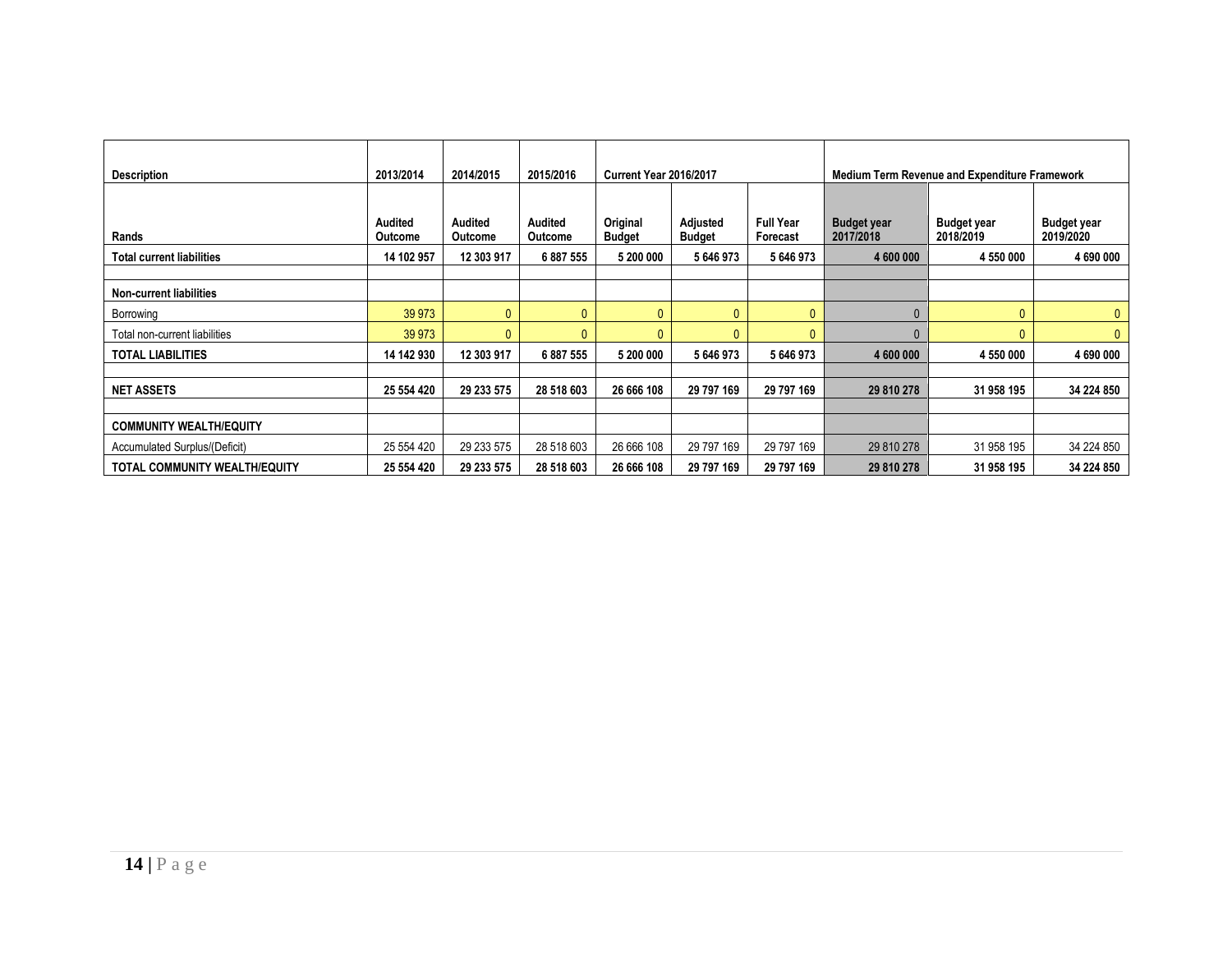### **8.3 Cash Flow Statement**

<span id="page-14-0"></span>

| <b>Description</b>                               | 2013/2014          | 2014/2015                 | 2015/2016                        | Current Year 2016/2017    |                           | Medium Term Revenue and Expenditure Framework |                                 |                                 |                                 |
|--------------------------------------------------|--------------------|---------------------------|----------------------------------|---------------------------|---------------------------|-----------------------------------------------|---------------------------------|---------------------------------|---------------------------------|
| Rands                                            | Audited<br>Outcome | <b>Audited</b><br>Outcome | <b>Audited</b><br><b>Outcome</b> | Original<br><b>Budget</b> | Adjusted<br><b>Budget</b> | <b>Full Year</b><br>Forecast                  | <b>Budget year</b><br>2017/2018 | <b>Budget year</b><br>2018/2019 | <b>Budget year</b><br>2019/2020 |
| <b>CASH FLOW FROM OPERATING ACTIVITIES</b>       |                    |                           |                                  |                           |                           |                                               |                                 |                                 |                                 |
| <b>Receipts</b>                                  |                    |                           |                                  |                           |                           |                                               |                                 |                                 |                                 |
| Sales of goods and services                      | 9 455 921          | 4 241 672                 | 2 811 091                        | 5 260 000                 | 6 204 794                 | 6 204 794                                     | 22 630 000                      | 31 629 277                      | 35 709 080                      |
| Grants and public contributions                  | 37 169 994         | 33 956 818                | 43 770 428                       | 44 615 040                | 54 670 099                | 54 670 099                                    | 33 912 637                      | 35 544 528                      | 37 426 804                      |
| Interest                                         | 1 409 248          | 1705759                   | 2 165 234                        | 1800000                   | 2 500 000                 | 2 500 000                                     | 2 000 000                       | 900 000                         | 700 000                         |
| <b>Payments</b>                                  |                    |                           |                                  |                           |                           |                                               |                                 |                                 |                                 |
| Suppliers and employees                          | -46 123 146        | -37 907 431               | -42 828 533                      | -48 526 666               | -52 465 975               | $-52465975$                                   | -59 851 501                     | -65 185 888                     | -70 341 457                     |
| Finance charges                                  | $-70144$           | $-56023$                  | $-53130$                         | $-30000$                  | $-30000$                  | $-30000$                                      | $-35000$                        | $-45000$                        | $-49500$                        |
| <b>Transfers and Grants</b>                      | -4 858 000         | $-3325656$                | $-5400000$                       | $\mathbf{0}$              | $-6400000$                | $-6400000$                                    | $\mathbf{0}$                    | $\mathbf{0}$                    | $\mathbf{0}$                    |
| <b>NET CASH FROM/(USED) OPERATING ACTIVITIES</b> | -3 016 127         | -1 384 861                | 465 090                          | 3 118 374                 | 4 478 919                 | 4 478 919                                     | -1 343 864                      | 2842917                         | 3 444 927                       |
|                                                  |                    |                           |                                  |                           |                           |                                               |                                 |                                 |                                 |
| <b>CASH FLOWS FROM INVESTING ACTIVITIES</b>      |                    |                           |                                  |                           |                           |                                               |                                 |                                 |                                 |
| <b>Receipts</b>                                  |                    |                           |                                  |                           |                           |                                               |                                 |                                 |                                 |
| Proceeds on disposal of PPE                      | 492 681            | 1 102 685                 | 364 153                          | $\mathbf{0}$              | 225 000                   | 225 000                                       | 85 000                          | 120 000                         | 65 000                          |
| Payments                                         |                    |                           |                                  |                           |                           |                                               |                                 |                                 |                                 |
| Capital assets                                   | -788 702           | $-824489$                 | -483 368                         | $-195000$                 | -5 588 794                | -5 588 794                                    | $-12335000$                     | $-850000$                       | $-150000$                       |
| NET CASH FROM/(USED) INVESTING ACTIVITIES        | -296 021           | 278 196                   | $-119215$                        | $-195000$                 | -5 363 794                | -5 363 794                                    | $-12250000$                     | -730 000                        | $-85000$                        |
|                                                  |                    |                           |                                  |                           |                           |                                               |                                 |                                 |                                 |
| <b>CASH FLOWS FROM FINANCING ACTIVITIES</b>      |                    |                           |                                  |                           |                           |                                               |                                 |                                 |                                 |
| Receipts                                         |                    |                           |                                  |                           |                           |                                               |                                 |                                 |                                 |
|                                                  |                    |                           |                                  |                           |                           |                                               |                                 |                                 |                                 |
| Payments                                         |                    |                           |                                  |                           |                           |                                               |                                 |                                 |                                 |
| Repayment of borrowing                           | $-46444$           | $-83413$                  | $-39973$                         | $\mathbf{0}$              | $\mathbf{0}$              | $\mathbf{0}$                                  | $\mathbf{0}$                    | $\mathbf{0}$                    | $\overline{0}$                  |
| <b>NET CASH FROM/(USED) FINANCING ACTIVITIES</b> | -46 444            | $-83413$                  | $-39973$                         | 0                         | 0                         | 0                                             | $\bf{0}$                        | 0                               | 0                               |
| NET INCREASE/ (DECREASE) IN CASH HELD            | -3 358 592         | $-1$ 190 078              | 305 902                          | 2923374                   | -884 876                  | $-884876$                                     | -13 593 864                     | 2 112 917                       | 3 3 5 9 9 2 7                   |